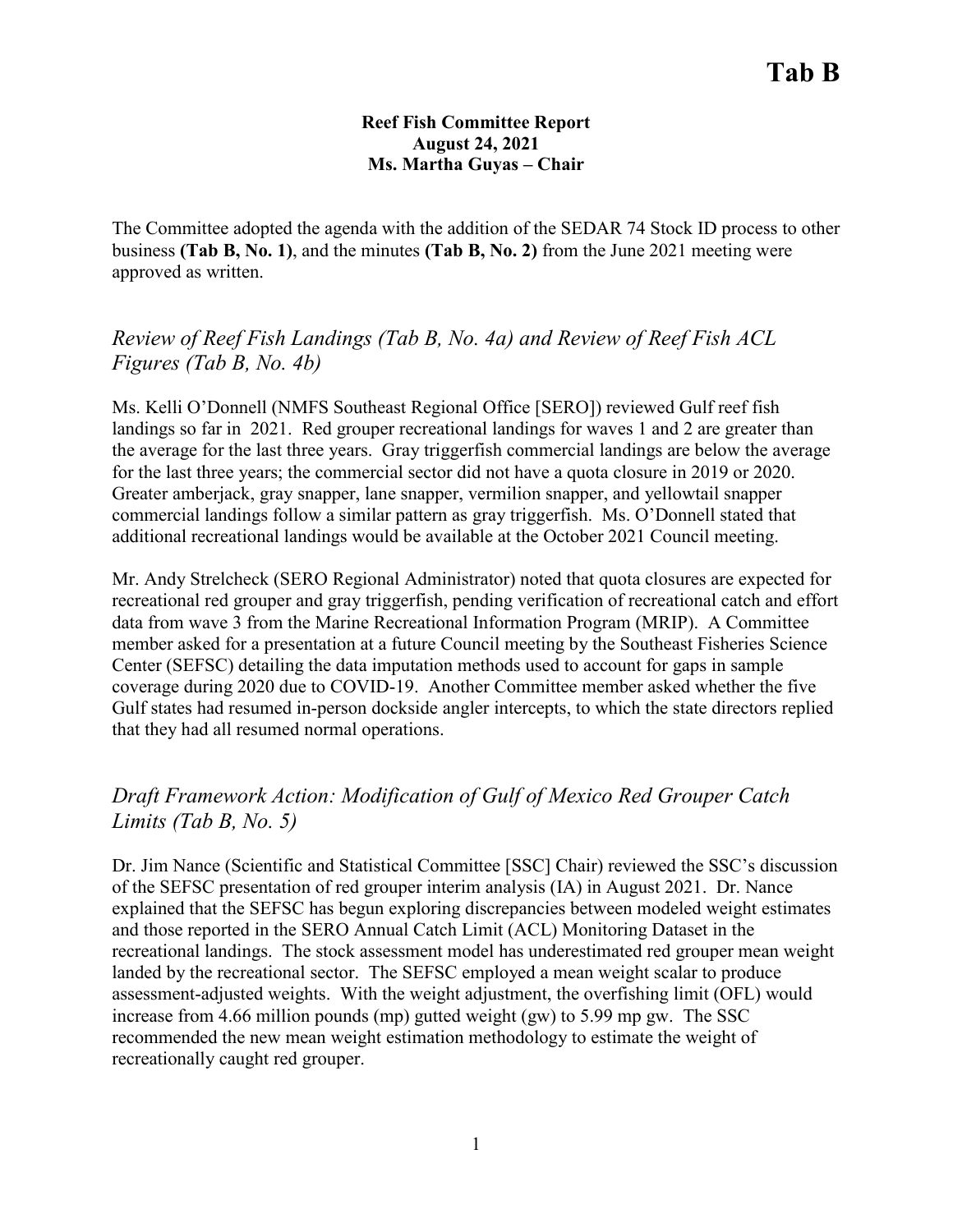The SEFSC found it to be advantageous to inform new projections for red grouper through an index-based harvest control rather than the forecasted index generated based on SEDAR 61. The SEFSC proposed the NMFS Bottom Longline Survey (BLL) as the index of abundance, noting that the index estimates had been spatially adjusted in 2020 due to reduced sampling effort due to COVID-19. The approach of using an index-based harvest control rule considers a buffer in observed and reference index value using a three- or five-year moving average.

The SSC recognized that an average using more years of data provides more stability in catch advice, but that a shorter temporal focus would allow for a more 'real time' approach to management. Given the annual red grouper IA report from the SEFSC, using a shorter time series could more accurately address management objectives for red grouper. The SSC recommended an OFL of 5.99 mp gw and an acceptable biological catch (ABC) of 4.96 mp gw.

Ms. Bosarge asked how in-depth the presentation and discussion the SSC had regarding the new mean weight estimation methodology. Dr. Nance replied that the modeled weight estimates were underestimated, and so the SSC found that multiplication by a scalar would correct for that. Ms. Bosarge commented that it was possible MRIP has been overestimating weight, rather than the modeled weight estimates being underestimated. Dr. Porch stated that this approach accommodates the fact that as the population grows, the average weight should increase. If fixed weights are used, population growth is not considered.

Dr. Freeman presented draft purpose and need statements, followed by a draft action to modify the OFL, ABC, ACLs, and annual catch targets (ACTs) for red grouper. He commented that all of the values from Alternative 2 would be an increase from Alternative 1 of 700,000 pounds gutted weight.

Ms. Bosarge asked about the timeline for implementation of Amendment 53 and this framework action. Mr. Strelcheck stated that Amendment 53 would need to be in place for sector allocations before implementation of the draft framework action. He noted that the holdback provision requires, by June 1, release of any excess quota that had been held back; he commented that quota release would be anticipated by late spring or early summer 2022. Ms. Guyas asked if it was possible for Amendment 53 and the draft framework action to be implemented together. Ms. Levy stated that, prior to January 1, 2022, the agency would be required to hold back quota needed for implementation of Amendment 53, even if both documents are implemented relatively close to one another in 2022. Ms. Guyas noted the standing request for an updated IA every January and asked how an updated IA in January 2022 would be incorporated into management with Amendment 53 and the draft framework action. Dr. Simmons stated that an updated IA could be considered a 'health check' by the SSC. Dr. Porch recognized that fishermen have commented on red grouper stocks increasing, but he also noted the uncertainty of the impacts from the 2021 red tide event, and that the NMFS BLL survey would be completed this fall and should provide information on the impacts of the recent red tide event.

Mr. Diaz stated that, for catch advice, the Council should rely on the SSC's recommendation. Mr. Gill replied that it was premature to selected a preferred, given that there is no analysis in the draft framework action.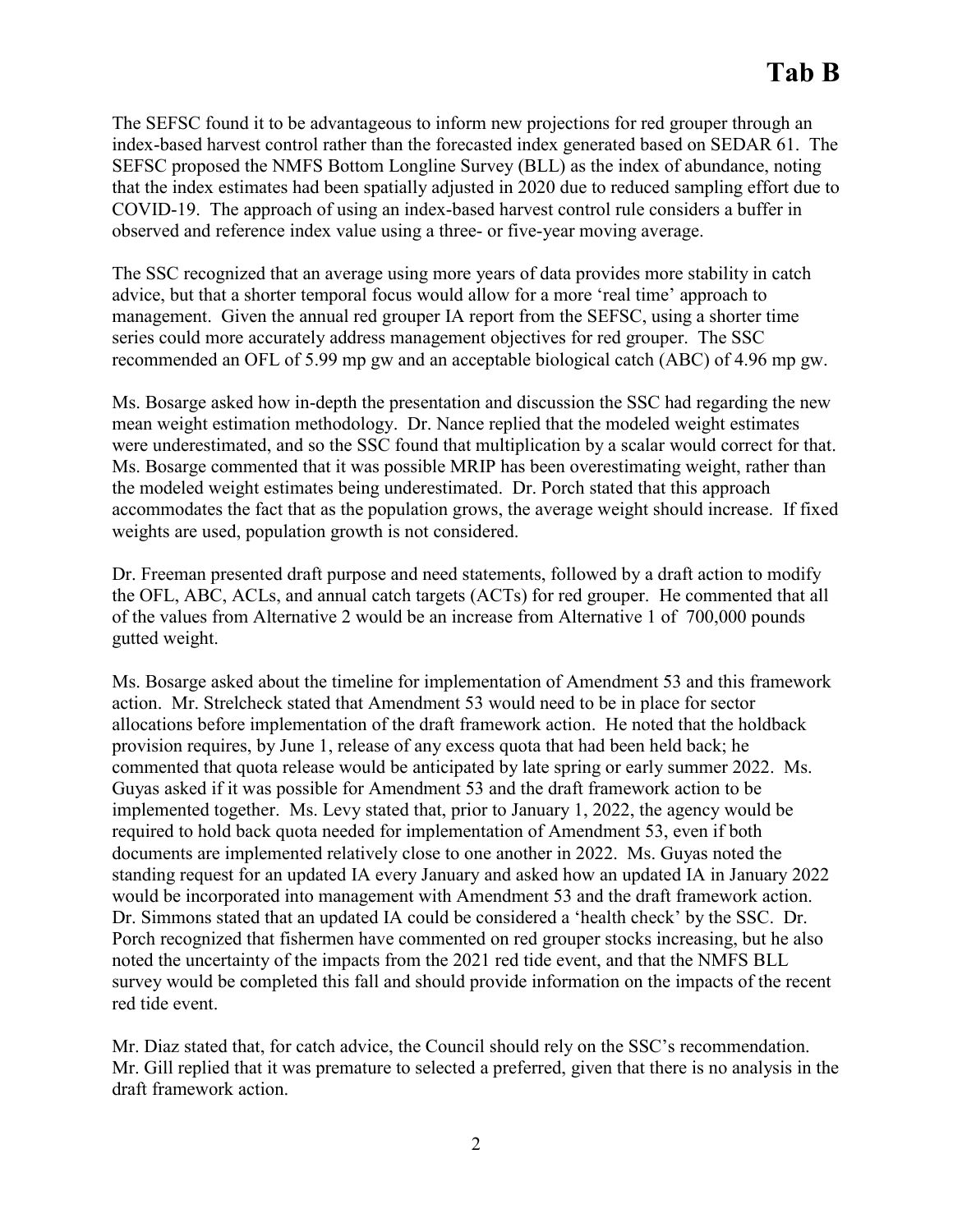The Committee recommends, and I so move, **in Action 1, to make Alternative 2 the preferred.**

**Alternative 2:** Modify the red grouper OFL, ABC, ACLs, and ACTs based on the recommendation of the Scientific and Statistical Committee (SSC), as determined from the 2021 red grouper stock analyses provided by the Southeast Fisheries Science Center and using the sector allocations as well as the ACL and ACT buffers for red grouper set forth in Reef Fish Amendment 53.

| <b>OFL</b> | <b>ABC</b> | <b>Total</b><br>ACL | Comm<br>ACL | Rec<br><b>ACL</b> | Comm<br><b>ACT/Quota</b> | Rec<br><b>ACT</b> |
|------------|------------|---------------------|-------------|-------------------|--------------------------|-------------------|
| 5.99       | 4.96       | 4.96                | 2 94        | 2.02              | $\sim \cdot$ .           | 1.84              |

\* Values are in millions of pounds, gutted weight.

*Motion carried with one opposed.*

Mr. Anson inquired about the IA being used as a 'health check' rather than a management tool. He stated that it would be helpful to have additional conversation on how to use an IA. Dr. Simmons noted that a draft IA schedule was reviewed by the SSC during its August meeting, and that staffs from the Council and SERO should continue to work on a schedule for requesting, and potential automation of catch advice from, the IAs in the future. Mr. Strelcheck agreed that an automated process would be ideal for implementing catch advice from IAs.

# *Presentation on Greater Amberjack Calibrated Landings and Catch Limits, and Proposed Management Alternatives (Tab B, No. 6)*

This item will be reviewed at a subsequent Reef Fish Committee meeting.

## *Discussion of Implementation of the DESCEND Act of 2020 (Tab B, No. 7)*

Mr. Peter Hood (SERO) reviewed the rules for practices and equipment required for reducing the post-release mortality rate of fish through the implementation of the DESCEND Act of 2020 (DESCEND Act). The implementation of regulations and definitions of the terms in the DESCEND Act are based on feedback provided by the Gulf Council's policy document on venting and descending devices, and additional feedback will be collected before final rulemaking to implement the measures detailed in the DESCEND Act in January 2022. The DESCEND Act will sunset in January 2026. A Committee member asked about how the National Fish and Wildlife Foundation funding will be made available to help fishermen get access to the requisite venting and descending devices, and how outreach for the DESCEND Act would be facilitated. Mr. Dave Donaldson (Gulf States Marine Fisheries Commission) replied that the *Return 'Em Right* program is designed to facilitate both the distribution of venting and descending devices, and the outreach and education associated with the new regulations in the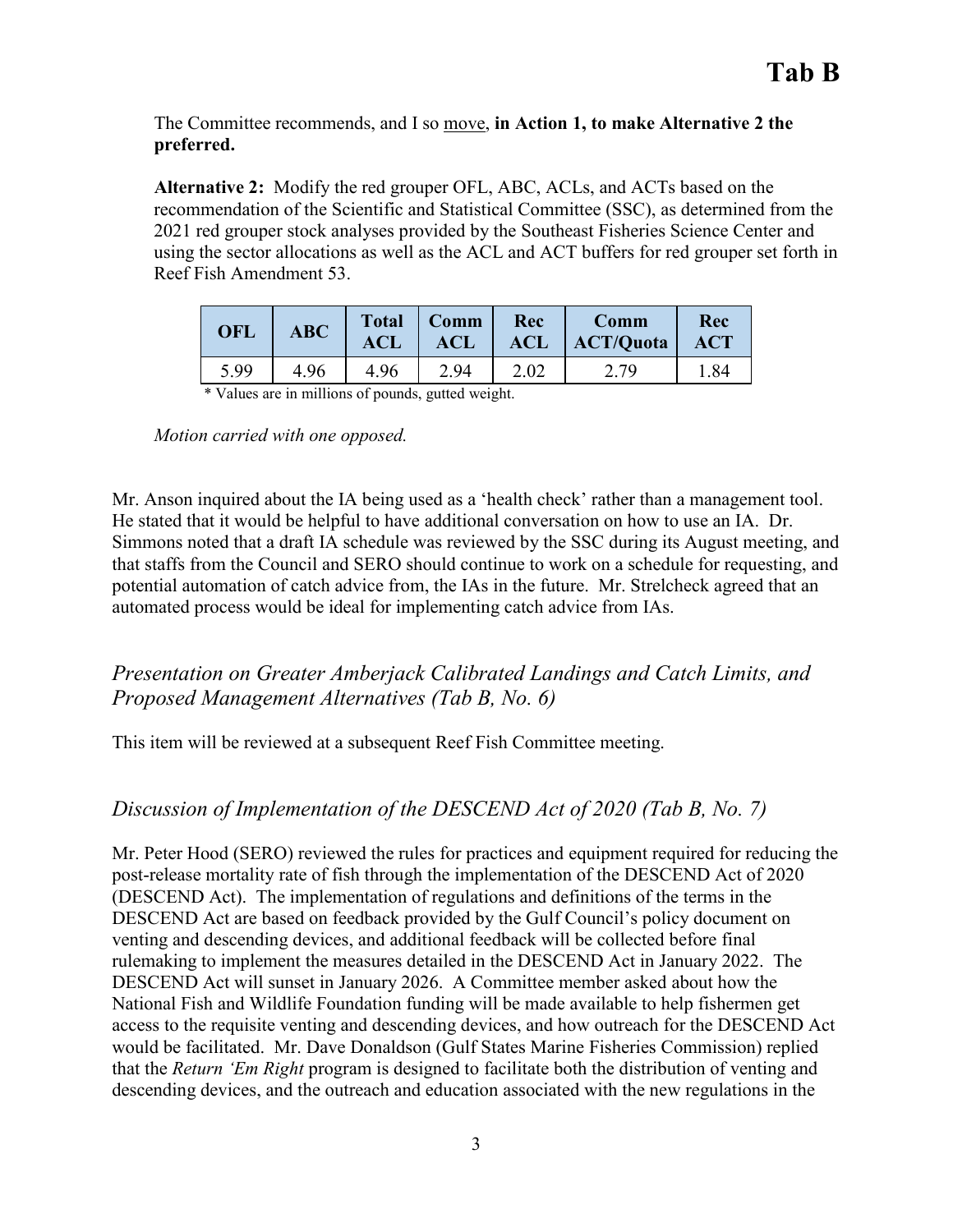DESCEND Act. Council staff added that targeted outreach will be sent to for-hire operators to educate them on the requirements of the DESCEND Act, including the tools they will need to comply, in September 2021. The same outreach will be sent to private recreational anglers by September 2022.

A Committee member asked how the regulations would apply to spearfishers. NOAA General Counsel replied that the DESCEND Act does not distinguish between type of fishing gear used by anglers, and said that all vessels fishing for reef fish in the Gulf of Mexico will be required to possess aboard the requisite venting and descending equipment. A Committee member noted that a report on research projects on descending devices funded through RESTORE would be informative to the Council in the future. The Committee also heard from Dr. Greg Stunz on a component study of the Great Red Snapper Count (GRSC) project which examined release mortality; the results of this component of the GRSC will be shared with the SSC and the Council at a later date.

## *Updates of 2021 Red Snapper State Management Programs (Tab B, No. 8)*

Mr. Robin Riechers with the Texas Parks and Wildlife Department reported on the private angling component's fishing for red snapper in Texas. The state-water season for private recreational anglers and state-water guides started on January 1, followed by the opening of federal waters off Texas on June 1 through August 4. At present, Texas anglers have landed 30,730 fish, equivalent to approximately 226,000 lbs or 81.5% of the Texas ACL.

Mr. Chris Schieble with the Louisiana Department of Wildlife and Fisheries detailed the differences in the data collected between 2020 and 2021 by LA Creel, with intercepts in 2021 thought to be somewhat lower than in 2020 due to COVID-19 precautions by anglers. Generally, fishing effort was observed to be higher in 2020 than in 2021. The 2021 private angling season off Louisiana began on May 28, and runs on weekends only (Friday, Saturday, and Sunday, including the Mondays of Memorial Day and Labor Day). Landings to date are approximately 556,000 lbs (about 66.8% of the Louisiana ACL), and the Louisiana season is expected to close after Labor Day to examine the remaining proportion of the Louisiana ACL. A Committee member asked about the accounting of unpermitted anglers, to which Mr. Schieble replied that compliance estimates are adjusted as unpermitted anglers are intercepted. Another Committee member asked about the reporting requirements for anglers under LA Creel, to which Mr. Schieble replied that compliance was not mandatory.

General Joe Spraggins from the Mississippi Department of Marine Resources reported on the private angling fishing season for Mississippi, which initially opened on May 28 for 7 days/week, before closing on July 5, 2021. The season was re-opened on August 5, 2021, and closed on August 8, 2021. Again, the season was re-opened August 13, 2021 for 7 days a week, and to date, the season has been open for 54 days. Reporting through Tails 'N Scales is mandatory, with greater than 95% compliance observed by law enforcement. To date, Mississippi has landed approximately 110,000 lbs, or approximately 80.6% of its ACL. A Committee member noted that the largest recorded effort during the 2021 season was 256 vessels per day.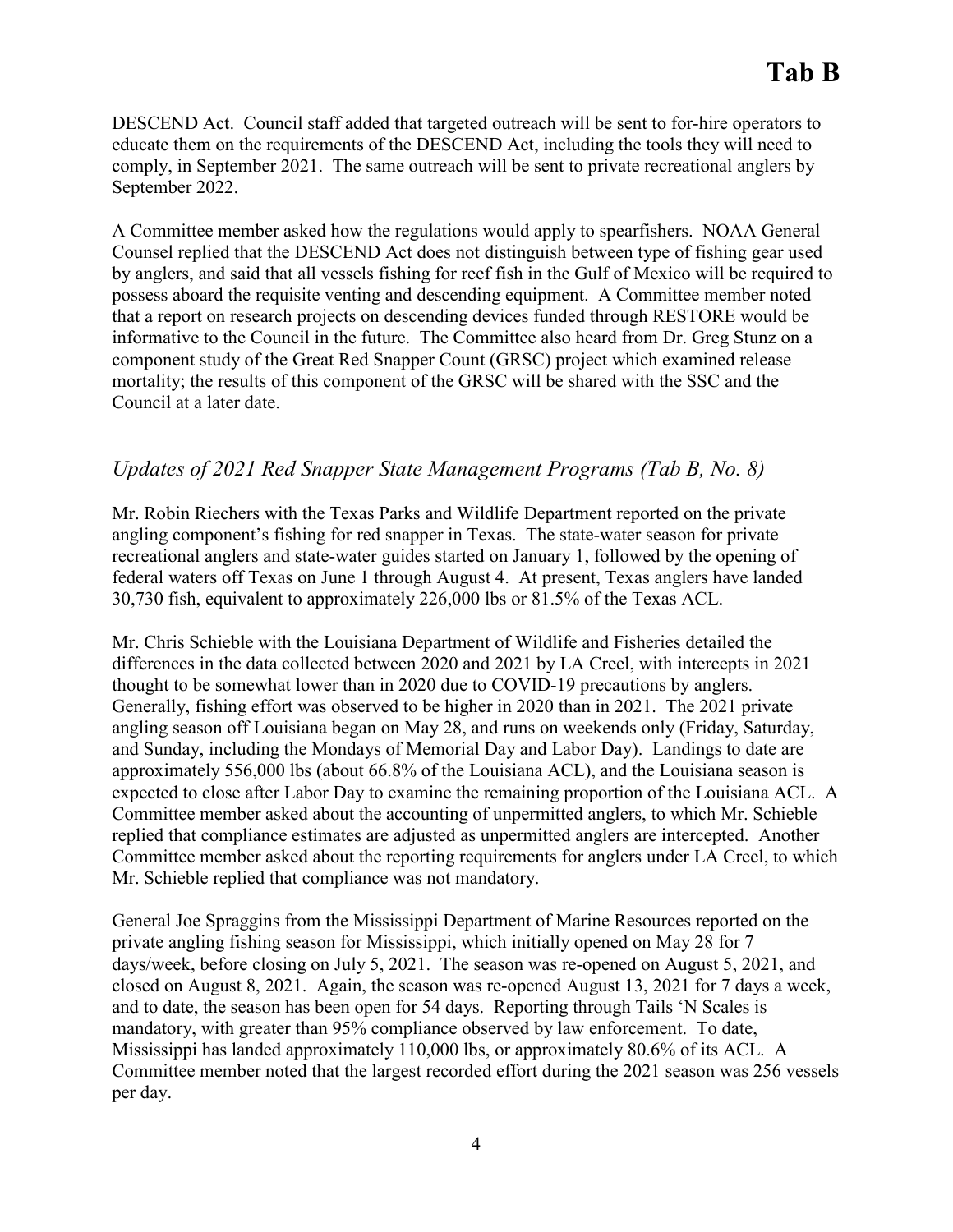Mr. Kevin Anson from the Alabama Department of Conservation and Natural Resources reported on the private angling fishing season for Alabama, which opened on May 28 for fourday weekends only (Friday – Monday). Landings are updated weekly on the Department's website. Alabama's Snapper Check is mandatory for red snapper, and now also for gray triggerfish and greater amberjack. Thus far in 2021, Alabama private anglers have landed approximately 845,000 lbs, or about 75% of the Alabama ACL. Landings thus far lag behind the pace of landings observed in 2019 and 2020. Mr. Anson briefly reviewed the methods by which landings are recorded and validated.

Ms. Martha Guyas from the Florida Fish and Wildlife Conservation Commission reported on the private angling fishing season for Florida, which opened on June 4 and closed on July 28, for a 55-day season. Preliminarily, for June, Florida estimates its private anglers harvested just under 1,200,000 lbs. In the last two years, Florida has used a season duration projection model to estimate its total landings based on the rate of landings data collected thus far, and expects to be under its state ACL once landings are finalized. If enough of the ACL remains, Florida will examine reopening the fishing season for private anglers in the fall.

A Committee member asked about observations of lower catch rates, combined with reports from some anglers of difficulty in finding red snapper. Ms. Guyas replied that bad weather days were reported, and that landings per day typically do trail off as the season progresses. Mr. Anson reported seeing similar trends in Alabama. Another Committee member asked whether reporting was mandatory in Florida, to which Ms. Guyas replied that it was not. She added that Florida's dockside intercepts are combined with a mail survey to estimate landings and effort, respectively.

## *Discussion of Final Document – Framework Action: Gulf of Mexico Red Snapper Recreational Data Calibration and Recreational Catch Limits (Tab B, No. 9)*

In its review of the framework action as using the best scientific information available, the SEFSC provided three comments for edits to be made to the document; staff quickly addressed the first and third comments. However, the second comment referred to the implementation date established in Preferred Alternative 2 of Action 1, stating that not implementing Preferred Alternative 2 until January 1, 2023, would continue to allow catch overages for the private angling component of the recreational sector. The SEFSC recommended revising the implementation date for Preferred Alternative 2 to January 1, 2022. Because this edit is outside the scope of the Council's stated intent during discussions about its selection of a preferred alternative, the interdisciplinary planning team could not address the edit without additional input from the Council. Currently, with an implementation date of January 1, 2023, the SEFSC and NMFS have determined that Preferred Alternative 2 is "inconsistent with the requirements of the Magnuson-Stevens Fishery Conservation and Management Act (Magnuson-Stevens Act)."

A Committee member asked to clarify the SSC's position regarding the calibration ratios detailed in Preferred Alternative 2 of Action 1. The Committee member proffered that although the SSC found the calibration ratios to be appropriate for the purpose of monitoring the catch limits, that to say the calibration ratios were recommended by the SSC is not accurate. To better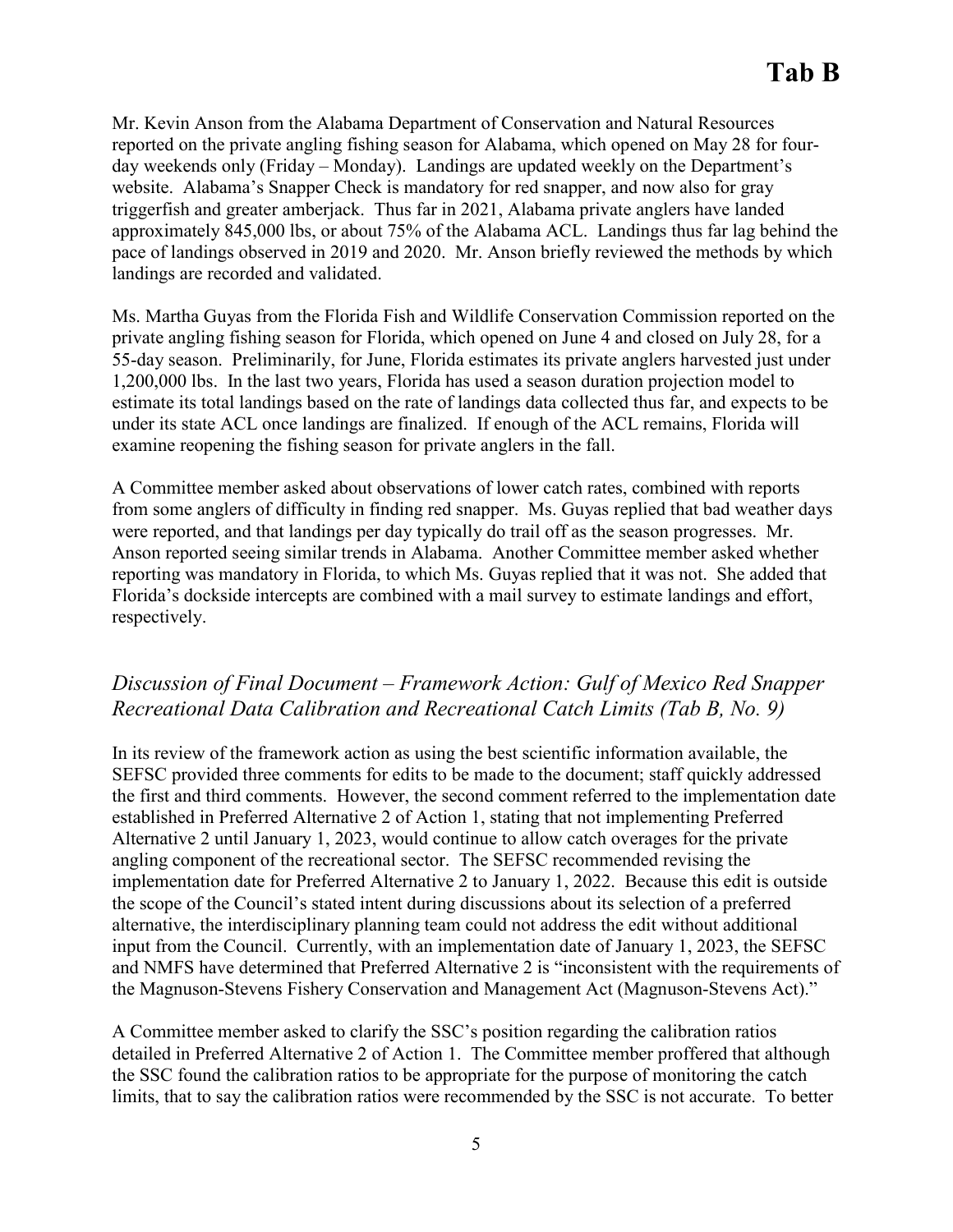reflect the record as established during the August 2020 SSC meeting, staff detailed changes to the language in two places in the document. The Committee found these changes to be acceptable.

Council staff identified the portions of the memo (Tab B, No. 9b) detailing the issue of the implementation date in Preferred Alternative 2 of Action 1. Mr. Strelcheck asked that more rationale be added to the document about why the Council selected the January 1, 2023, implementation date. He noted that NMFS recommends changing the implementation date to January 1, 2022, or to as soon as practical to ensure that the framework action is consistent with the requirements of the Magnuson-Stevens Act. A Committee member noted that MRIP has a historically poor record of data collection in small states, including Mississippi and Alabama. He noted that the implementation date of January 1, 2023, was proposed to allow additional time for the Gulf states to work with the NOAA Office of Science and Technology (OST) to resolve outstanding data issues. Another Committee member agreed, noting that the data generated by MRIP's Fishing Effort Survey (FES) are thought by some to overestimate the harvest of recreational red snapper in the Gulf. Further, the Committee member noted that the absolute abundance estimate of red snapper from the GRSC, specifically the cryptic biomass found over the uncharacterized bottom has been under-surveyed in federal fishery-independent sampling programs. The Committee member contended that the calibration ratios do not represent the best scientific information available because an appropriate review of the data now available has not been conducted; further review of these new data are expected to result in more accurate calibration ratios. The review of the state data collection programs, a commitment made by the NOAA OST, has not yet occurred, and would be expected to be quite useful in resolving differences in the state and federal survey methods. The Committee member agreed that the delayed implementation date was intended to allow for progress to be made on these fronts; changing this implementation date from January 1, 2023, to January 1, 2022, would make seeking resolution on these differences impossible.

A Committee member noted that considerable discussion was had by the Committee and the Council at its April 2021 meeting, adding that numerous data issues had been identified with the calibration ratios that as of yet have not been resolved. Considering this, the Committee member contended that the calibration ratios do not constitute the best scientific information available. Specifically, the number of MRIP Access Point Angler Intercept Surveys (APAIS) recorded during an MRIP wave, especially for small states like Mississippi, when combined with FES and extrapolated out across the wave, are resulting in improbable estimates of landings and effort. Current estimates of the number of trips taken per day during peak fishing effort for Mississippi exceed the number of vessels registered to fish offshore in Mississippi, creating an impossible estimate of effort. The SEFSC replied that no "incorrect" data are being used, adding that NMFS and NOAA OST are actively working to resolve discrepancies in the state and federal data collection programs.

The SEFSC clarified that the ACLs for the states are set in the MRIP-Coastal Household Telephone Survey data currency. Landings and effort must be monitored in a commensurate currency to facilitate accurate quota monitoring. A Committee member asked whether the SEFSC was confident in its landings and effort estimations for Mississippi as being accurate. The SEFSC replied that the determination of the most accurate data is not yet resolved,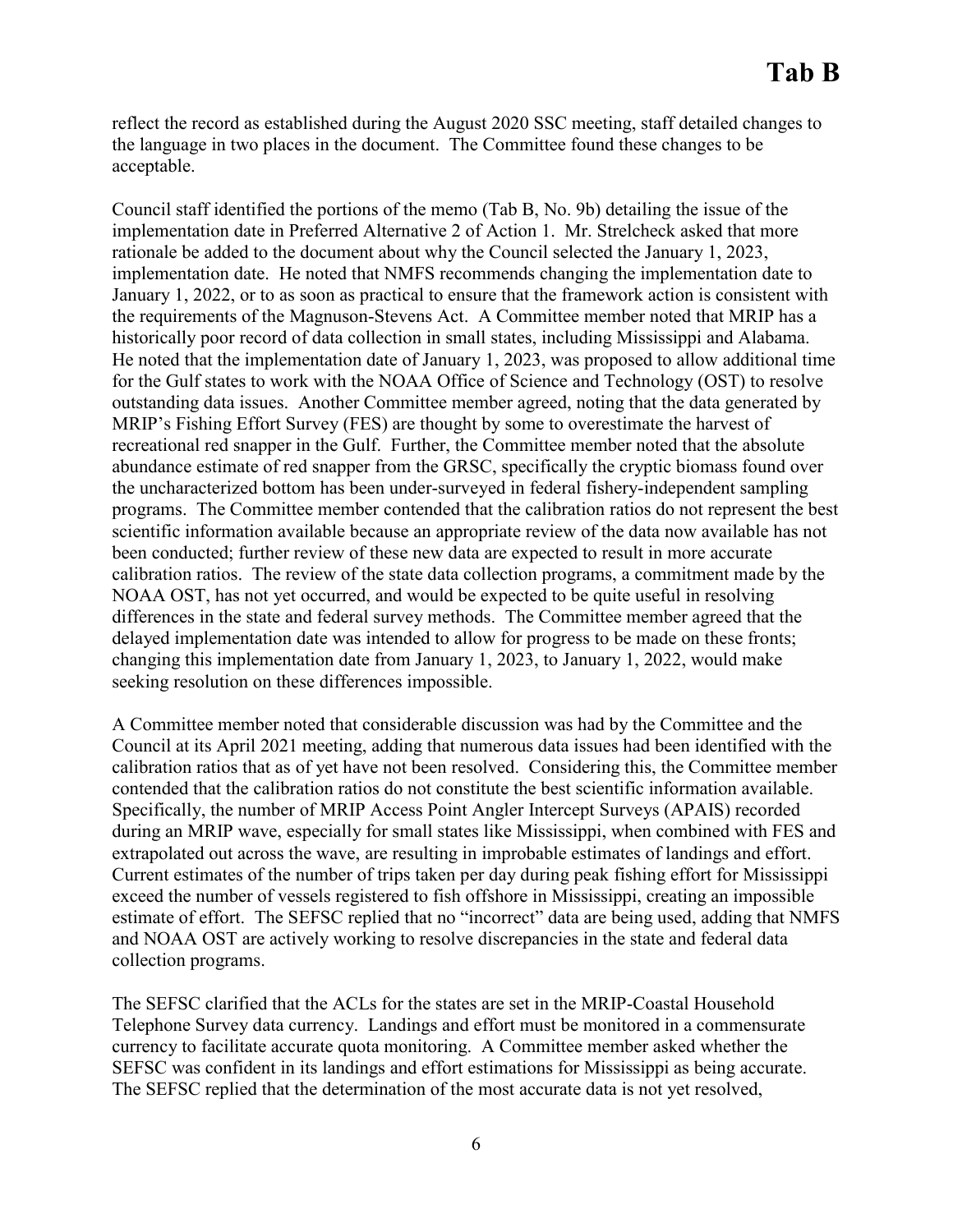remarking on the differences in precision and accuracy. Mr. Strelcheck interjected, stating that the issue at hand is the creation of a common data currency for quota monitoring of the combined private angling component ACL across the Gulf states. The Committee member replied that the frequency of MRIP-FES data collection is too low, and is not representative of landings and effort, especially for small states. Mr. Strelcheck added that Mississippi's Tails 'N Scales program is consistently reporting lower estimated landings and effort compared to MRIP-FES. Further, he reiterated that the issue is about ensuring the action proposed by the Council is consistent with the Magnuson-Stevens Act.

A Committee member stated that the lack of precision in MRIP-FES for small states has never been addressed. He thought that without a meaningful review of these state data collection programs compared to the federal program, resolution on this front is incomplete. Citing the recent National Academy of Sciences (NAS) study on MRIP, the Committee member noted that differences between the surveys should be determined and communicated to the public. Further, the report noted that the presence and influence of outliers in the MRIP-FES survey should be investigated and addressed. The Committee member continued with several other points of improvement in the MRIP-FES program recommended in the NAS report. Detailing data from wave 5 from 2018, 2019, and 2020, he demonstrated the degree to which the few data points collected by MRIP-FES for Mississippi were extrapolated. In brief, and depending on the year being discussed, he showed that the estimates of daily fishing effort were either improbable or impossible, based on the number of vessels registered to fish offshore in Mississippi versus the number of trips estimated by MRIP-FES. The maximum number of trips in a single day, ever recorded by Mississippi's Tails 'N Scales is 513 trips, with an observed 95% compliance rate. The Committee member also identified other waves for specific fishing years with questionable estimates of landings and effort. Summarizing, he stated that the MRIP-FES data are too variable to make management decisions, and noted that Mississippi has found NOAA OST to be unhelpful and uncooperative in resolving differences between the state and federal data collection programs.

A Committee member recalled the recent Commerce, Justice, Science, and Related Agencies Appropriations Act of 202[1](#page-6-0), which stated (on page  $27<sup>1</sup>$ ), "...before making any related regulatory changes, NMFS is directed to address the question of which data collection system (i.e., MRIP or the catch data programs administered by the Gulf States) are providing the best estimates of recreational red snapper catch in the Gulf of Mexico." Further, the Appropriations Act states that \$2 million will be appropriated, "for NMFS to contract with a non-governmental entity with expertise in statistics and fisheries-dependent data collection to provide the following: (1) an independent assessment of the accuracy and precision of both the Federal and State recreational catch data programs in the Gulf of Mexico; (2) recommended improvements to be made to the Federal and State recreational catch data programs in the Gulf of Mexico to improve accuracy and precision; and (3) an independent assessment, based on the results of the two prior items, of how best to calibrate the Federal and State recreational catch data programs in the Gulf of Mexico to a common currency." The Committee member did not think these directives had yet been satisfied.

<span id="page-6-0"></span> <sup>1</sup> <https://docs.house.gov/billsthisweek/20201221/BILLS-116RCP68-JES-DIVISION-B.pdf>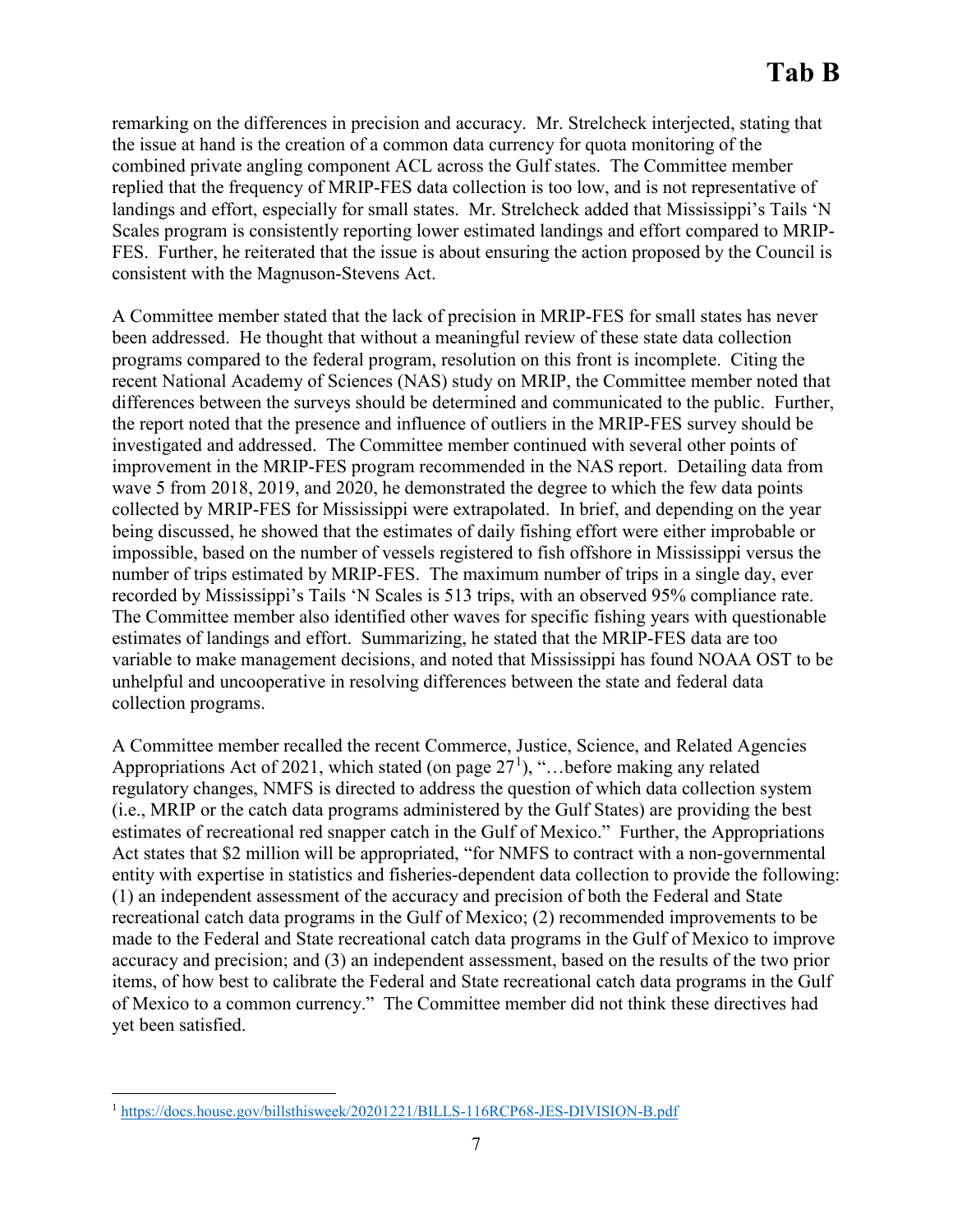A Committee member agreed with the comments made with respect to the NAS report, noting that a simple ratio calibration was not recommended for use therein. He continued that the data being considered for the SEDAR 74 research track assessment of red snapper are expected to demonstrate a much larger stock of red snapper than previously estimated, which would be expected to mitigate any expectation of negative biological effects from the private angling component ACL being exceeded. Another Committee member stated that the issue before the Committee is that until the new data can be incorporated into a new stock assessment, the calibration ratios are the only data available for use in creating a common data currency. Because these data are the only data available at this time, they are by default the best scientific information available. In building a record of effects, he added that if a state was being disadvantaged by the action before the Council, then that state should establish that record during discussion.

The Committee discussed the application of National Standard 6, and the ability to explore alternative methods of management under circumstances necessitating a more flexible approach. A Committee member said that the Gulf states and the Council have not been afforded the opportunity to properly evaluate the science available to determine the best approach for creating a common data currency between the state and federal survey programs. He added that the negative social and economic effects to the State of Alabama were expected to be significant under Preferred Alternative 2. The Committee member thought further exploration into managing to an exploitation rate should be considered for red snapper. A motion to remove the implementation date under Preferred Alternative 2 failed.

Dr. Richard Cody (NOAA OST) stated that NOAA has provided \$1.2 million to improve the state survey programs by way of funding the availability of independent consultants. A Committee member asked whether any of the funds had been applied to resolve the differences between the surveys. Dr. Cody replied that the funding for the current year had been exhausted; however, the MRIP Transition Team Working Group (including the aforementioned independent consultants) has been formed to assist the states in improvements in their respective programs. Another Committee member replied that the language in the congressional appropriations directive appears to direct NMFS to determine which of the data collection programs is most accurate before the data are used for management. To that point, Mr. Strelcheck replied that the funds were being used to that end, and that he expected far more to ultimately be necessary to resolve differences in the data collection programs. Mr. Strelcheck reiterated the need to implement a common currency in the short-term, in order to ensure that the fishery management plan complied with the Magnuson-Stevens Act.

A Committee member stated a desire to have NOAA OST and NMFS start working with small states like Mississippi to resolve the aforementioned issues prevalent in the MRIP-FES data in that state. He added that the issues he presented are only some of those requiring clarification and resolution. Dr. Cody replied that the Gulf States Marine Fisheries Commission had the infrastructure to facilitate this work between the states, and added that he would begin working with leadership therein to begin coordinating a workshop to explore the differences between the state and federal survey programs. Mr. Strelcheck added that other, larger states, like Florida, have also reported data discrepancies with MRIP-FES, and between their survey and MRIP.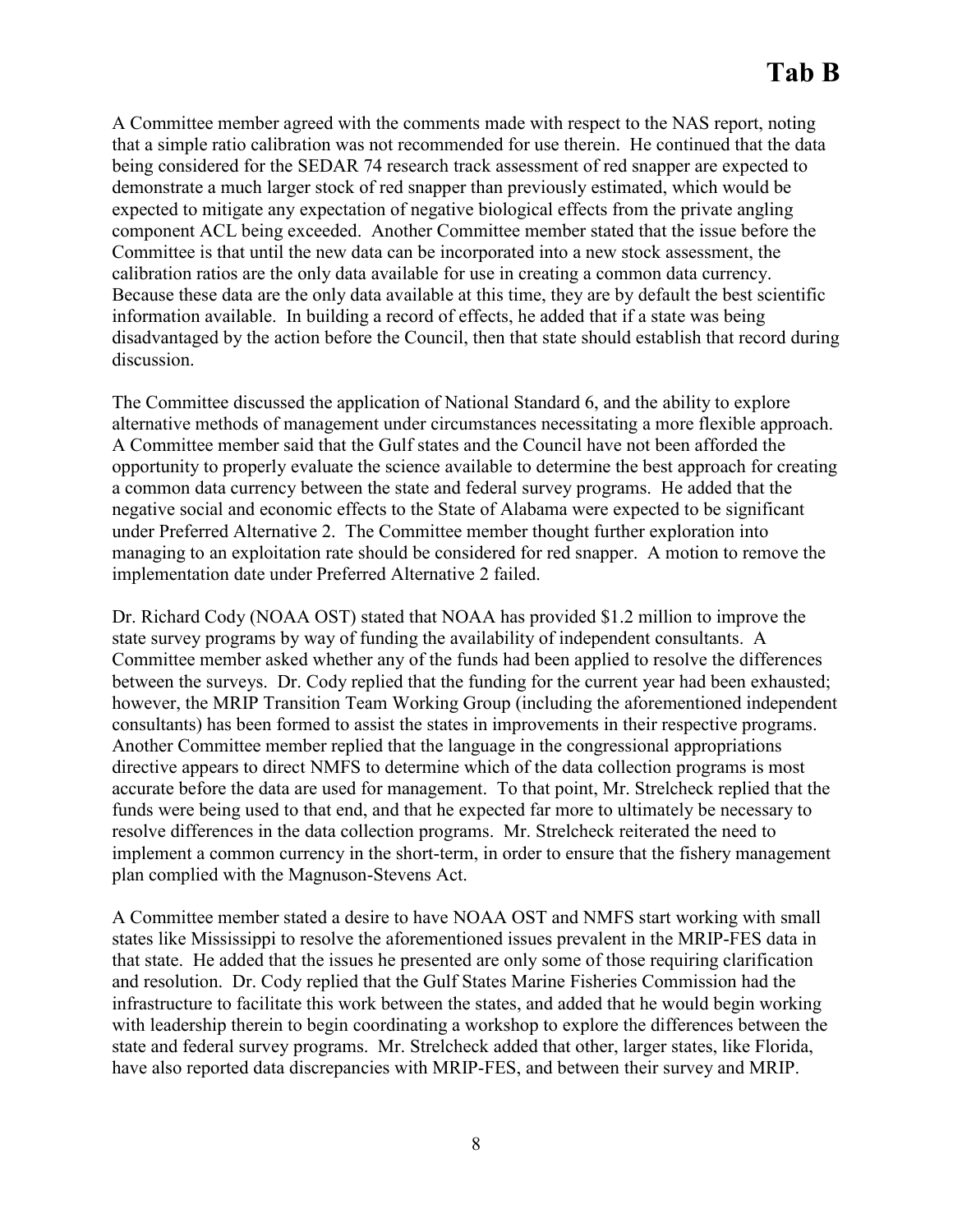The Committee Chair recommended giving the Committee time to contemplate the discussions had thus far, with continued discussions to resume during full Council. NOAA General Counsel detailed the options before the Council, including adding the implementation date of January 1, 2023, to Alternatives  $3 - 5$  in Action 1, with accompanying rationale for that implementation date included therein; or, the Council could alter the implementation date to January 1, 2022. However, delaying implementation for all alternatives does not resolve the issue of the proposed action's incompatibility with the Magnuson-Stevens Act. A Committee member asked about the projected implementation with the proposed changes, and asked whether it would be near or in 2023 by the time the framework action is implemented. Implementation timing was cited as uncertain, and dependent on the progress made on the issue by the Council.

A Committee member asked whether NMFS could select a different preferred alternative within the document than the Council's current preferred alternative. NOAA General Counsel stated that NOAA/NMFS must determine the consistency of the proposed action with the Magnuson-Stevens Act in its recommendation to the Secretary of Commerce. If the proposed action is inconsistent, then NMFS must notify the Council of the inconsistency, and request the Council to modify its recommended action as appropriate. Ultimately, the Secretary of Commerce may act to ensure that the fishery management plan is consistent with the Magnuson-Stevens Act. A Committee member asked for clarification on whether the Council or NOAA/NMFS were responsible for developing the record of the Council's intent. Mr. Strelcheck replied that the Council could include additional rationale for its recommendation in its cover letter when transmitting the framework action for implementation; however, the record is also developed within the document and in the Council's verbatim minutes.

# *Reef Fish Amendments 36B and 36C: Modifications to Individual Fishing Quota (Tab B, No. 10)*

Staff explained the plan for covering this agenda item, noting that the presentation would be paused to allow for committee discussion of the purpose statements for Amendments 36B and 36C together. The Committee considered a motion to form a small, facilitated focus group to develop a plan to address changes to the IFQ programs, but the motion was ultimately withdrawn.

Staff reviewed the recommendations from the Red Snapper and Grouper-Tilefish IFQ Advisory Panel and the actions in Amendment 36B. The Committee discussed the alternatives in Action 1 that would make all shareholder accounts permit-required and those that would establish both permit-required and permit-exempt shareholder accounts. With the intent to gauge Committee support for establishing permit-exempt accounts, a Committee member moved to select as preferred the alternative that would require all shareholder accounts to have a permit; the motion failed 6 to 7.

Staff reviewed the new Action 3, which addresses permit-exempt accounts, only. After withdrawing a motion to move Action 3.2 (Closed Accounts) to considered but rejected, the Committee moved to select preferred alternatives for each sub-action.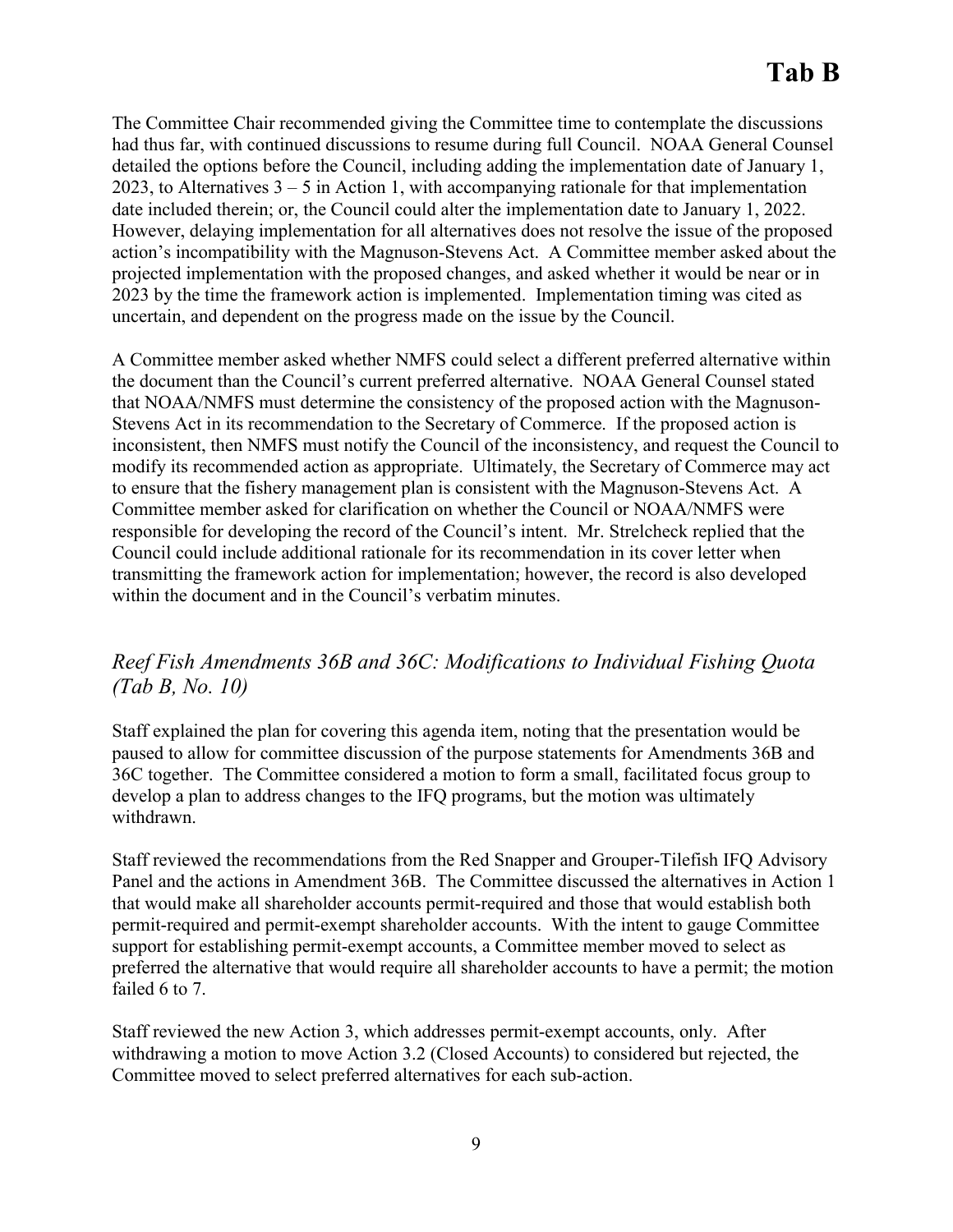The Committee recommends, and I so move, **in Action 3.1, to make Alternative 1 the preferred.**

**Alternative 1**: No Action. There is no share limit for permit-exempt shareholder accounts that do not have a permit. The existing share cap for each share category that applies to any U.S. citizen or permanent resident remains in place.

*Motion carried with one in opposition.*

The Committee recommends, and I so move, **in Action 3.2, to make Alternative 2 the preferred.**

**Alternative 2**: Shareholder accounts that have been closed may be reopened, but a reopened account becomes a permit-required account and must be associated with a commercial reef fish permit to hold shares. The time periods provided under Action 2 to bring an account into compliance following implementation of this amendment would apply to reopened accounts, if selected.

*Motion carried with no opposition.* 

The Committee returned to Action 2, which provides options for the amount of time permitrequired accounts would have to ensure their account complies the permit requirement. The Committee discussed the additional alternative that addresses shares that are transferred as a result of a legal proceeding.

The Committee recommends, and I so move, **in Amendment 36B, Action 2, to make Alternative 4 and Option 4b an additional preferred.** 

**Alternative 4**: If shares are acquired from an inheritance or other legal proceeding (e.g., divorce) and the shares are transferred to a permit-required shareholder account, the shareholder must divest of the account's shares as needed to meet the requirements set in Action 1 or the shares will be reclaimed by NMFS:

**Option 4b:** 3 years following the date the shares were transferred into the account.

*Motion carried with no opposition.* 

The Committee did not have time to review the actions in Amendment 36C, but broadly discussed the relevance of the actions to one another and to the purpose of the amendment.

The Committee recommends, and I so move, **in Draft Amendment 36C, to move Action 3 to Considered but Rejected.**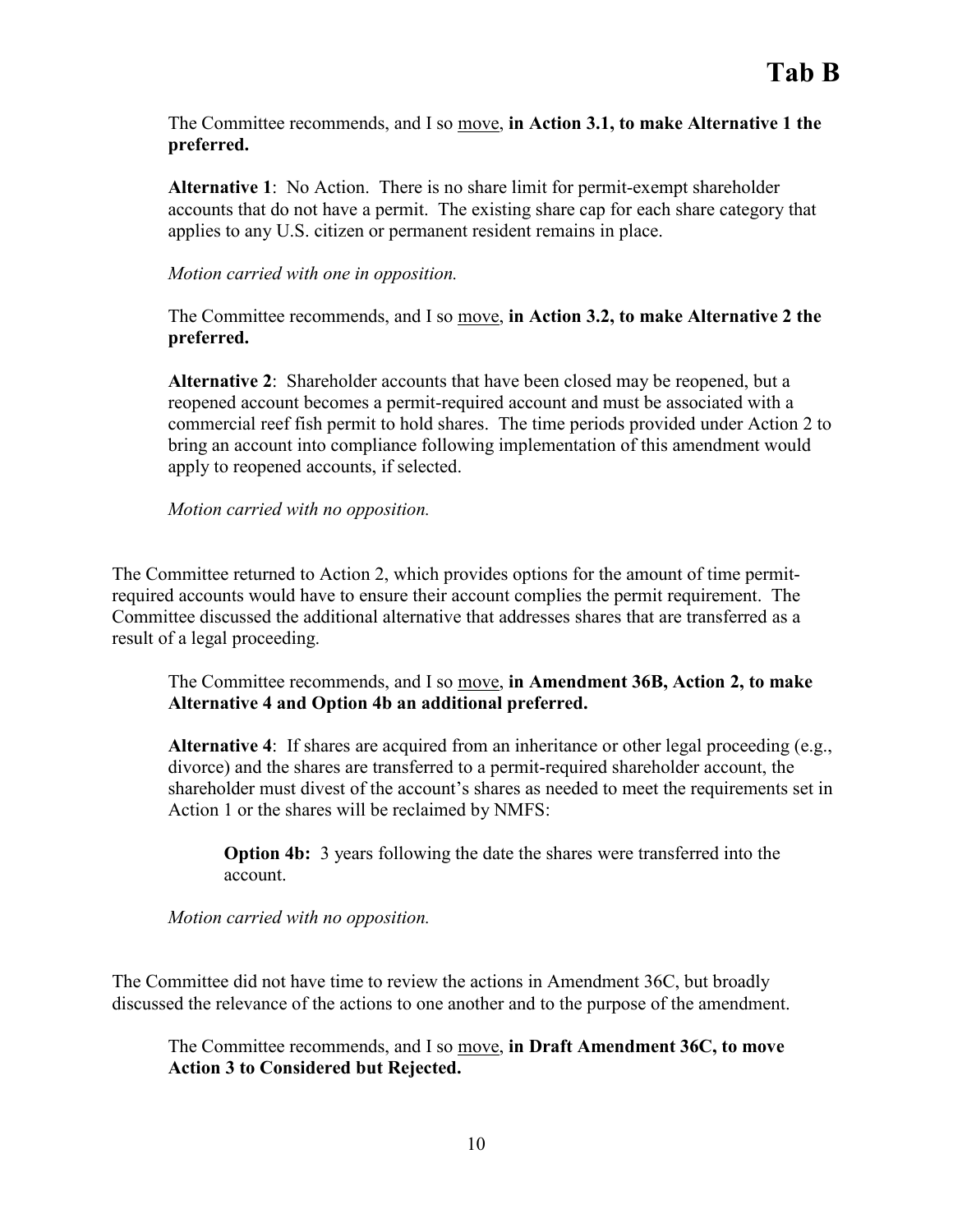#### **Action 3 – Accuracy of estimated weights in advance landing notifications**

*Motion carried with no opposition.* 

Staff intends to update the document and bring a revised public hearing draft back to the Council at a future meeting.

# *Discussion: Draft Snapper Grouper Amendment 44 and Reef Fish Amendment 55: Modifications to Southeastern U.S. Yellowtail Snapper Jurisdictional Allocations, Catch Limits, and South Atlantic Sector Annual Catch Limits (Tab B, No. 11)*

Council staff briefed the Committee on the joint document that will be developed between the Gulf and South Atlantic Councils to address modifications to management measures for the southeastern U.S. yellowtail snapper stock in response to the results of the SEDAR 64 stock assessment. SEDAR 64 found yellowtail snapper to be healthy; however, the model estimated the stock to be smaller than previously thought. Because the Councils share management of the stock, a joint document to amend both the Snapper Grouper Fishery Management Plan (FMP) for the South Atlantic Council, and the Reef Fish FMP for the Gulf Council, will expedite the development of management alternatives. The Committee will first review proposed options at the Council's October 2021 meeting in Orange Beach, Alabama.

## *Presentation on Sector Separation for Four Reef Fish Species (Tab B, No. 12)*

Staff gave a presentation on sector separation for four reef fish species (red grouper, gag, greater amberjack, and gray triggerfish). Sector separation, as previously defined in Reef Fish Amendment 40, entails the partition of the recreational sector into a federal for-hire component and a private angling component. For each species, staff discussed landings and effort trends and provided averages for various time intervals. Management actions that could be considered if the Council elects to develop a sector separation amendment were presented. Potential actions would include the establishment of separate federal for-hire and private angling components for some or all the species considered, the apportionment of resources between the components, and separate accountability measures. The Committee noted that public testimony could highlight benefits expected from sector separation and contribute to the purpose and need for action. Committee members also noted that public comments would help determine the species most suitable for sector separation.

### *Other Business*

### SEDAR 74 Stock Identification Workshop

A Committee member discussed the stock identification process for the SEDAR 74 research track assessment of Gulf red snapper. The Stock ID Workgroup consisted of life history,